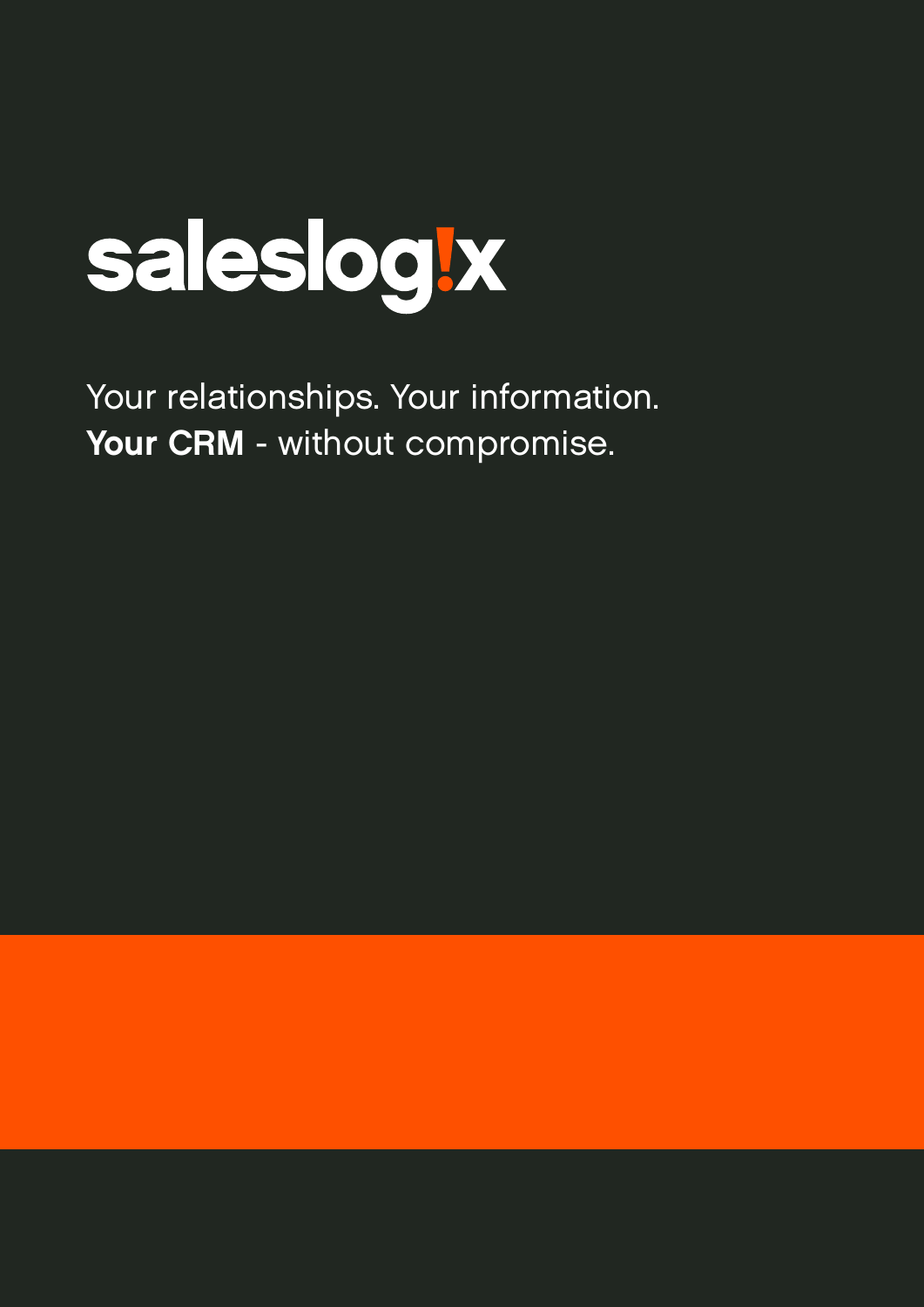# The reason Saleslogix stood " out to us the most was because we're a very unique company and perform a very unique service, and needed a solution that was flexible, that would do what we needed to do in the way that we needed to do it and Saleslogix was the solution

that met that requirement hands down."

Julian Eftekar, CTO. Motion Picture Licensing Corporation

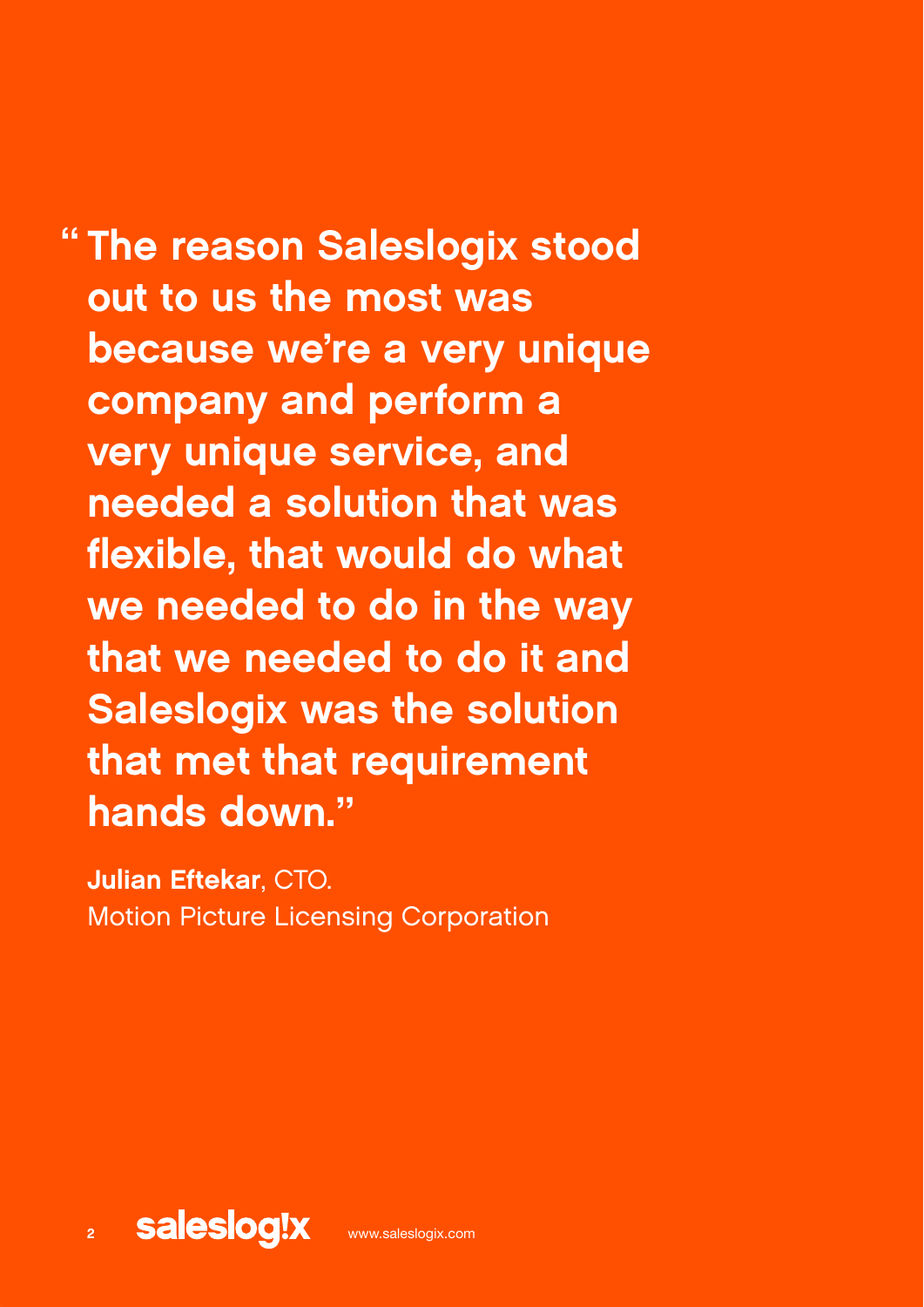# **Contents**

| Your relationships, your information,<br>your CRM - without compromise 5 |  |
|--------------------------------------------------------------------------|--|
|                                                                          |  |
|                                                                          |  |
| <b>Delivering Outstanding Service</b>                                    |  |
|                                                                          |  |
|                                                                          |  |

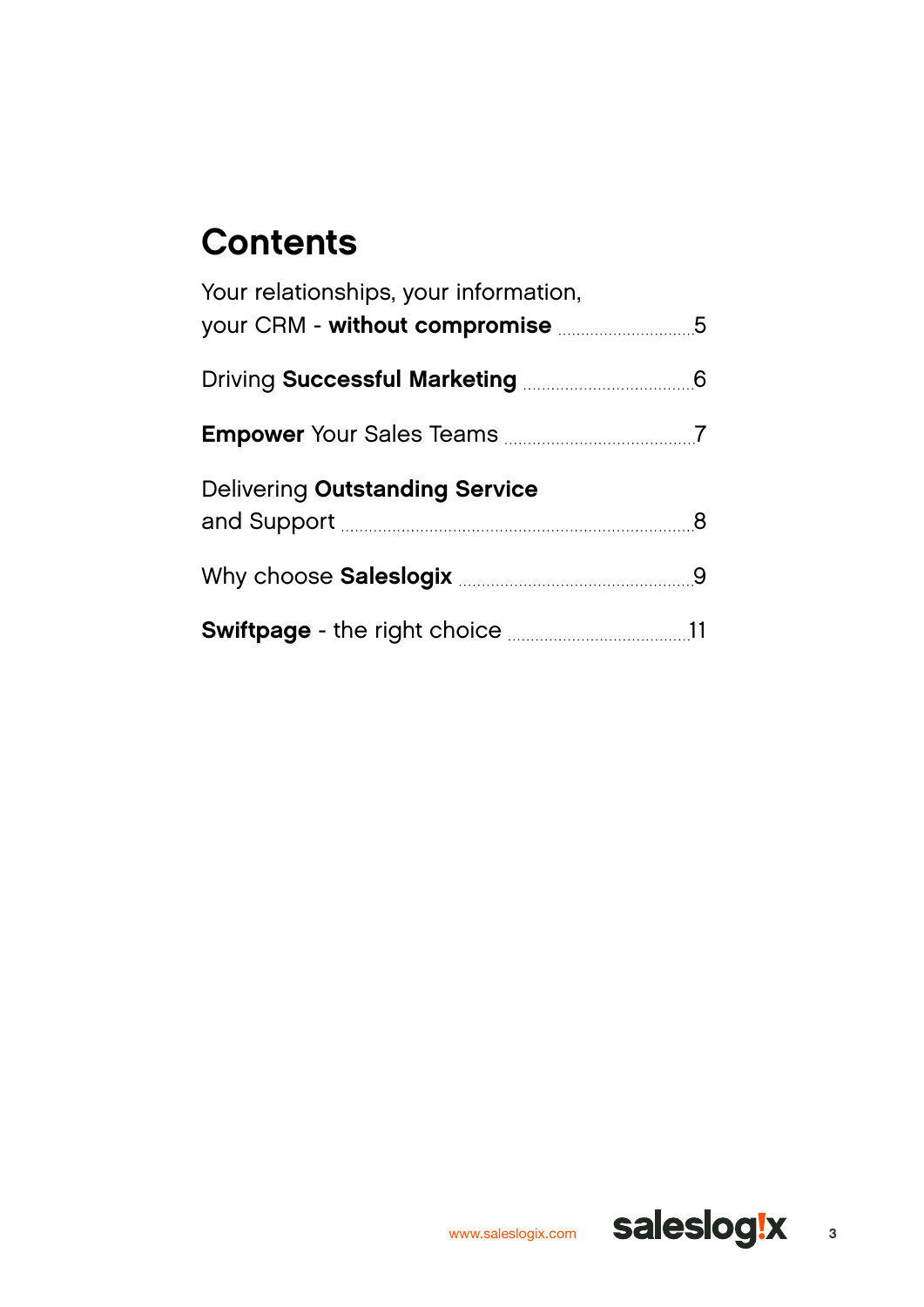" What we've found with Saleslogix is that they were thinking outside the box. Having one system in place to provide us with information… has certainly helped us to be more effective."

Gary Sadler, Senior Vice President of Sales. Sandals Resort



On each acquisition, we've replaced whatever we've found with Saleslogix, as standard. We haven't encountered anything yet which Saleslogix can't handle." "

Richard Gray, IT Manager. Kingspan Environmental & Renewables Ltd

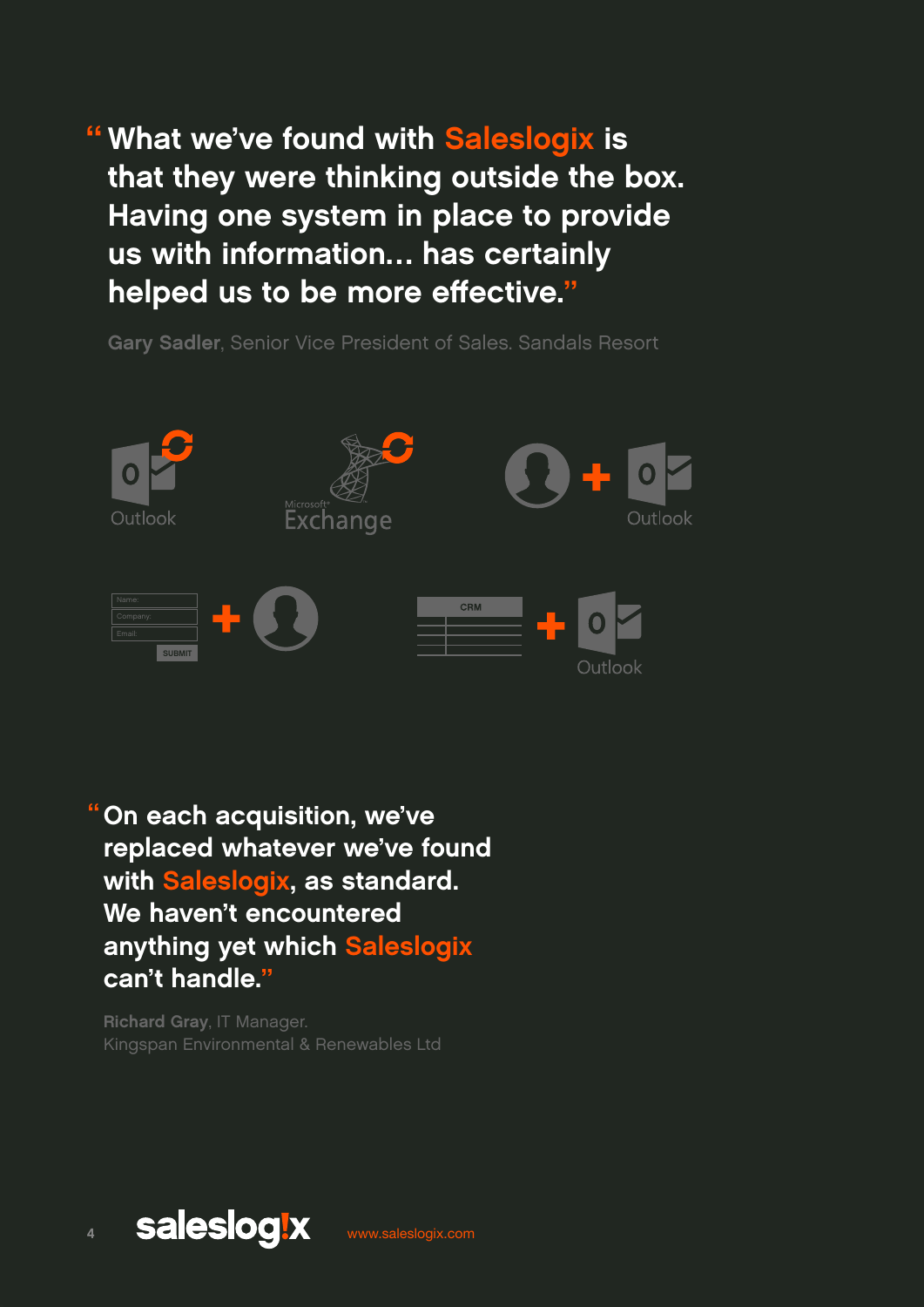# <span id="page-4-0"></span>Your relationships, your information, your CRM - without compromise

In short, this means CRM without compromise. Your processes for identifying prospects, acquiring customers, building loyalty and delivering an exceptional customer experience are what make your business unique and successful. Saleslogix offers unparalleled flexibility in how you deploy, use and pay for a powerful CRM solution that helps you accelerate your strategic advantage.

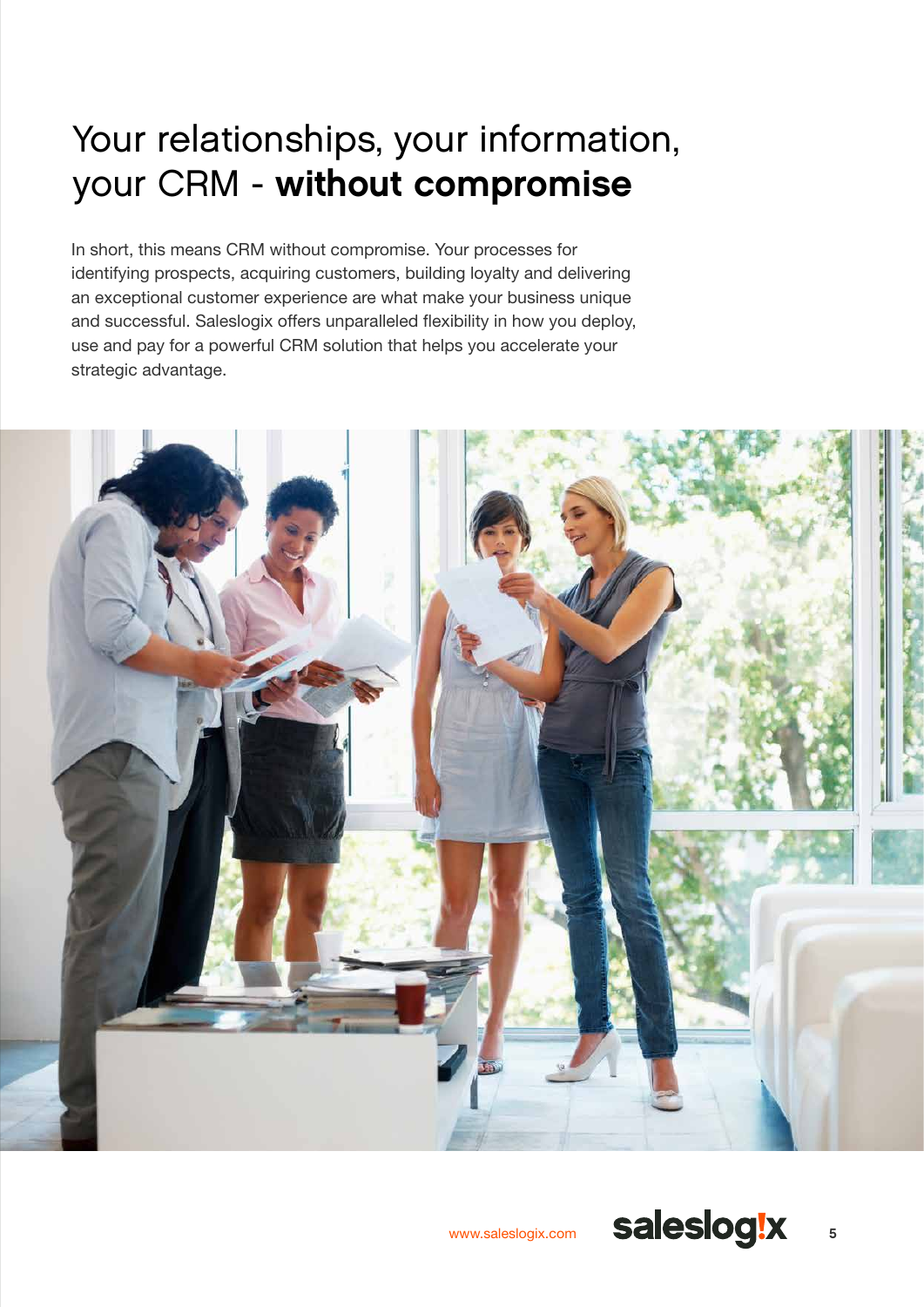# <span id="page-5-0"></span>Driving Successful Marketing

Bringing in high quality leads and managing profitable campaigns are what you do every day to support sales and drive revenue. Saleslogix powers your strategic initiatives with the tools you need to help deliver a strong ROI on your marketing activities.

## Manage and track leads effectively and efficiently

Bring in leads and manage them from beginning to close, and all stages in between. With Saleslogix your team can import leads from multiple sources and easily use the deduplication wizard to separate out new contacts and merge duplicates into existing account information. You can assign follow-up activities, such as scheduling a meeting, phone call, or a to-do task, record notes, and more to ensure the appropriate action is taken, driving the lead closer to an opportunity or sale.

## Design, execute, and manage dynamic marketing campaigns

Create and execute targeted marketing campaigns that are delivered on time and within budget. With visibility across the business, you can easily see where a promotion or campaign is needed to boost sales. Saleslogix provides you with the tools and visibility to determine where marketing help is needed most and then create the appropriate promotion.

Add impact to your campaigns with Saleslogix E-marketing\*, an integrated, on-demand service which can be used to create exciting email templates and send them directly to your contacts, leads, or campaign list. You can also track opened and click through rates on your messages so you can analyse the effectiveness of your campaign. Saleslogix E-marketing is a powerful tool that can also send and track survey responses, automate drip marketing campaigns, and more to really improve your marketing effectiveness.

## Measure campaign effectiveness and ROI

Analyse the response from your campaigns in order to make strategic decisions around the current initiative or plan ahead for the next one. Integrated, flexible reports enable you and your marketing team to measure ROI every step of the way and be sure that your marketing budget is delivering the best possible value to your business.

\* Additional purchase required

# "It has helped us remarkably. We are a dynamic company and the level of service we get from Saleslogix is absolutely phenomenal"

Gary Sadler, Senior Vice President of Sales. Sandals Resort

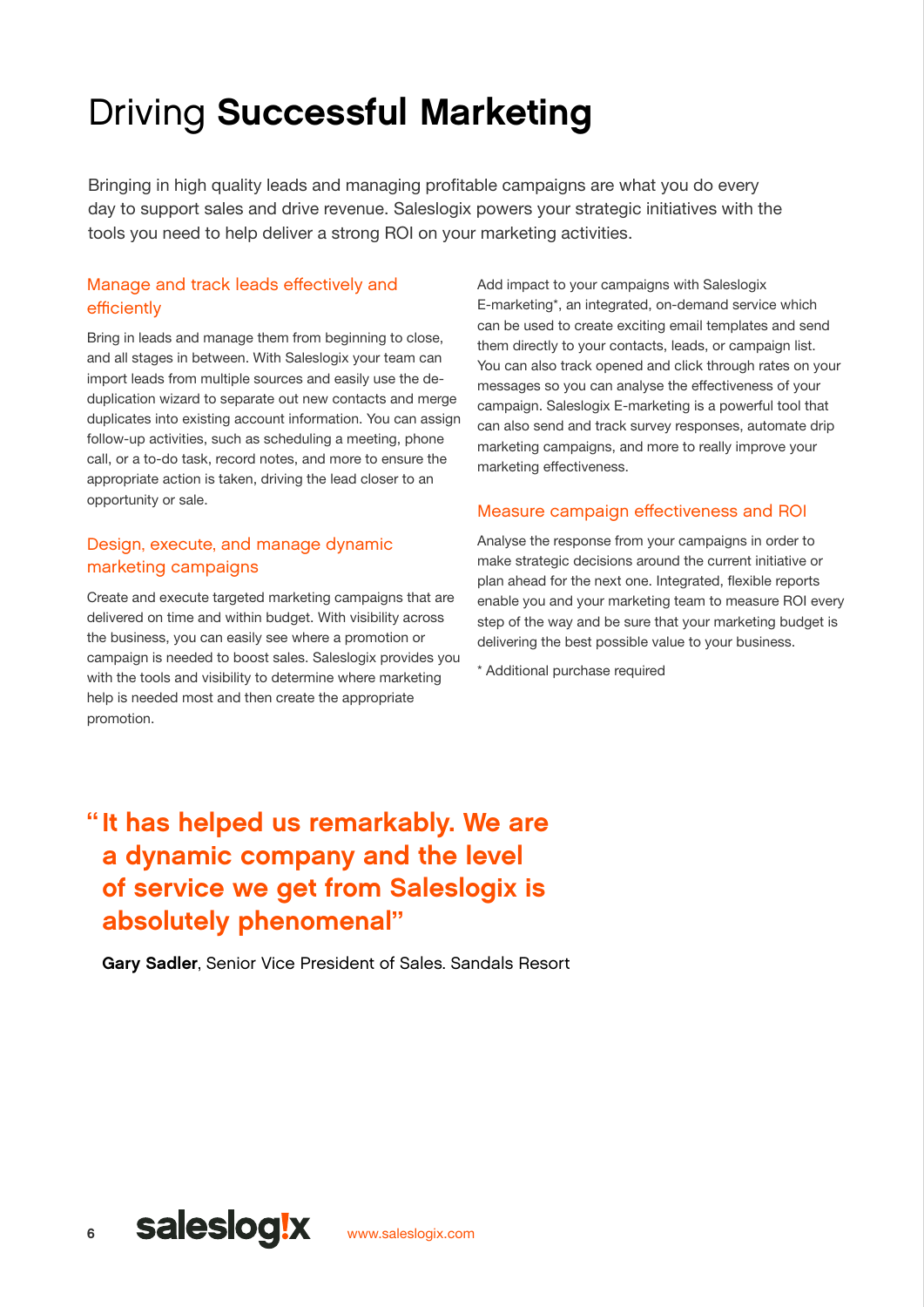# <span id="page-6-0"></span>Empower Your Sales Teams

Sales is more than a profession, it is a mission to outperform the competition, gain market share and exceed quota. Saleslogix is right there with you - providing that essential advantage to compete and win in your industry.

## Manage and Grow Your Customer **Relationships**

Managing an account is more than just making the next sale - much more. You and your team build relationships, and Saleslogix helps the team by putting key information at their fingertips. With a few clicks, your people have everything they need to know about that customer - including detailed contact and account information, meeting history and notes, past orders, proposals, support calls, and responses to marketing campaigns. Additionally, you can elect to automate your winning sales processes, so that they are consistent, repeatable, and in line with company best practices.

## Insight for Informed Business Decisions

Sales people want to be able to easily identify where they will be most productive and generate profitable business. With the reporting and analytical capabilities of Saleslogix, you and your team have the information you need, at your fingertips, to determine priorities, and know where to focus in order to build your funnel and close deals.

### Enable Your Mobile Workforce

Sales people build relationships and follow up on qualified leads in order to grow business and achieve success. With Saleslogix Mobile, available on iPhone®, iPad®, Android™ and Blackberry®, they can take their CRM solution with them so they have access to critical information anywhere - at the customer location, event, tradeshow, and anywhere in between. They can respond quickly to customer requests, stay productive, and keep their team informed all in real time.

# "It has become the core system of our company, our salespeople live on Saleslogix "

**Jim King, VP Operations.** Panasonic Tough Book Sales

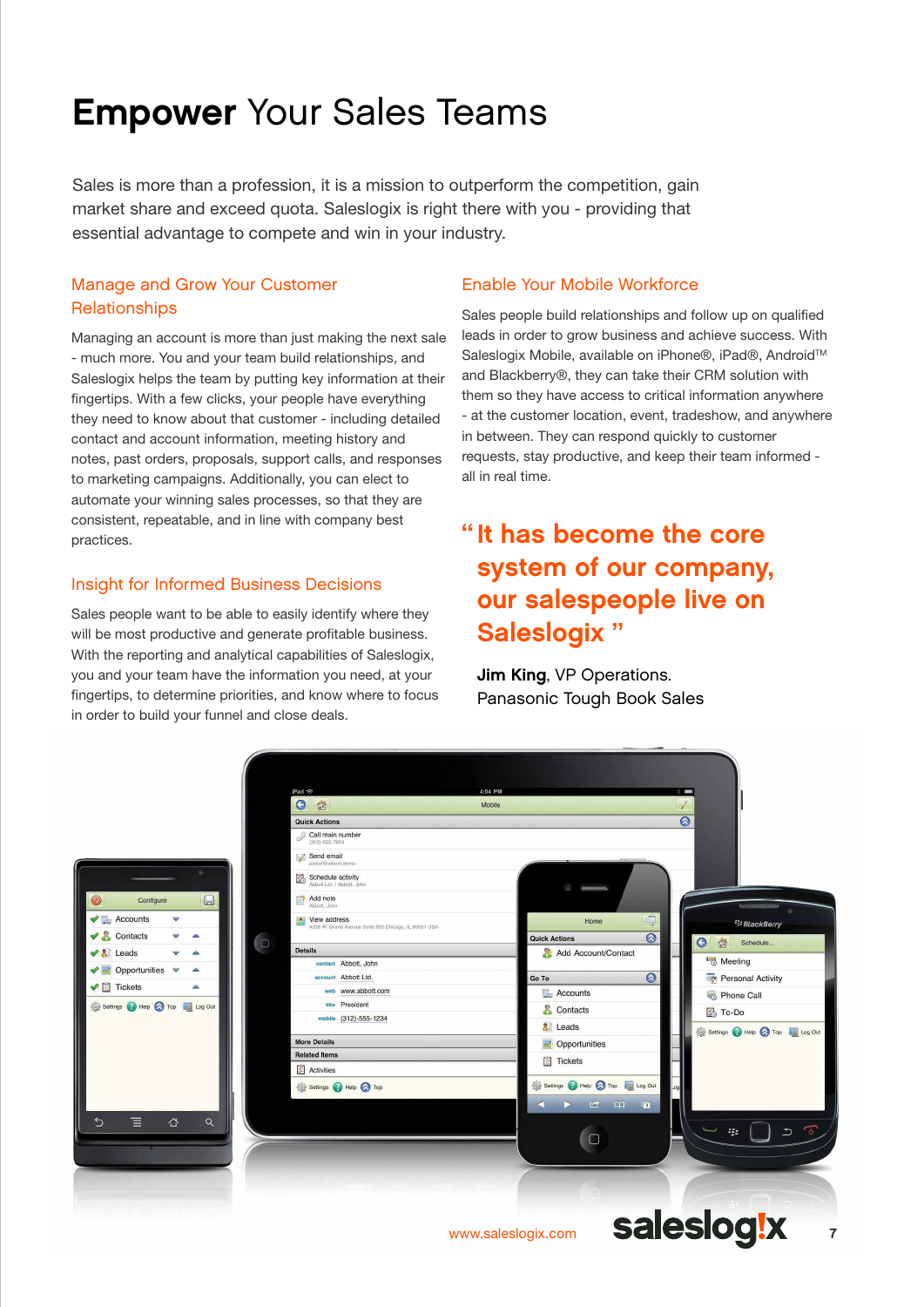# <span id="page-7-0"></span>Delivering Outstanding Service and Support

Excellent customer service drives retention, loyalty, and positive word-of-mouth. Saleslogix provides your customer service and support teams with a complete view of all customer interactions so they can manage any and all issues swiftly and efficiently to a successful conclusion. Saleslogix is highly flexible and can be tailored to work in conjunction with your existing business processes, streamlining departmental efficiencies.

### Resolve Customer Service Issues Quickly

All customer interactions, including notes, purchased products, returns, marketing campaigns, and support calls can be viewed and shared. And, you can integrate with your back-office solutions, such as your accounting software, so your team has access to vital back-office customer information.

Locate resolutions to customer issues quickly and easily with Saleslogix SpeedSearch - a powerful knowledge base search engine. You can search prior support calls, attachments, procedures, activities, and notes, as well as reference materials.

## "It's really allowed us to service the client to the full extent."

## Maximise Team Performance and Service Levels

Gain a deeper understanding of your team's performance as well as service and support levels using reporting, advanced analytics tools, and escalation alerts. Quickly create reports to understand call turnaround times, followup statistics, escalated support calls, and unresolved support calls.

## Provide Customers with Convenient Options

Empower your customers to get the support they need 24/7 with convenient self-service options - enhancing the customer experience and reducing service and support costs. Your customers can view, add or edit support calls and submit comments and attachments via the web - plus search your knowledge base for answers to their questions.



Chief Information Officer,

Steve Jackson,

**saleslo** 

8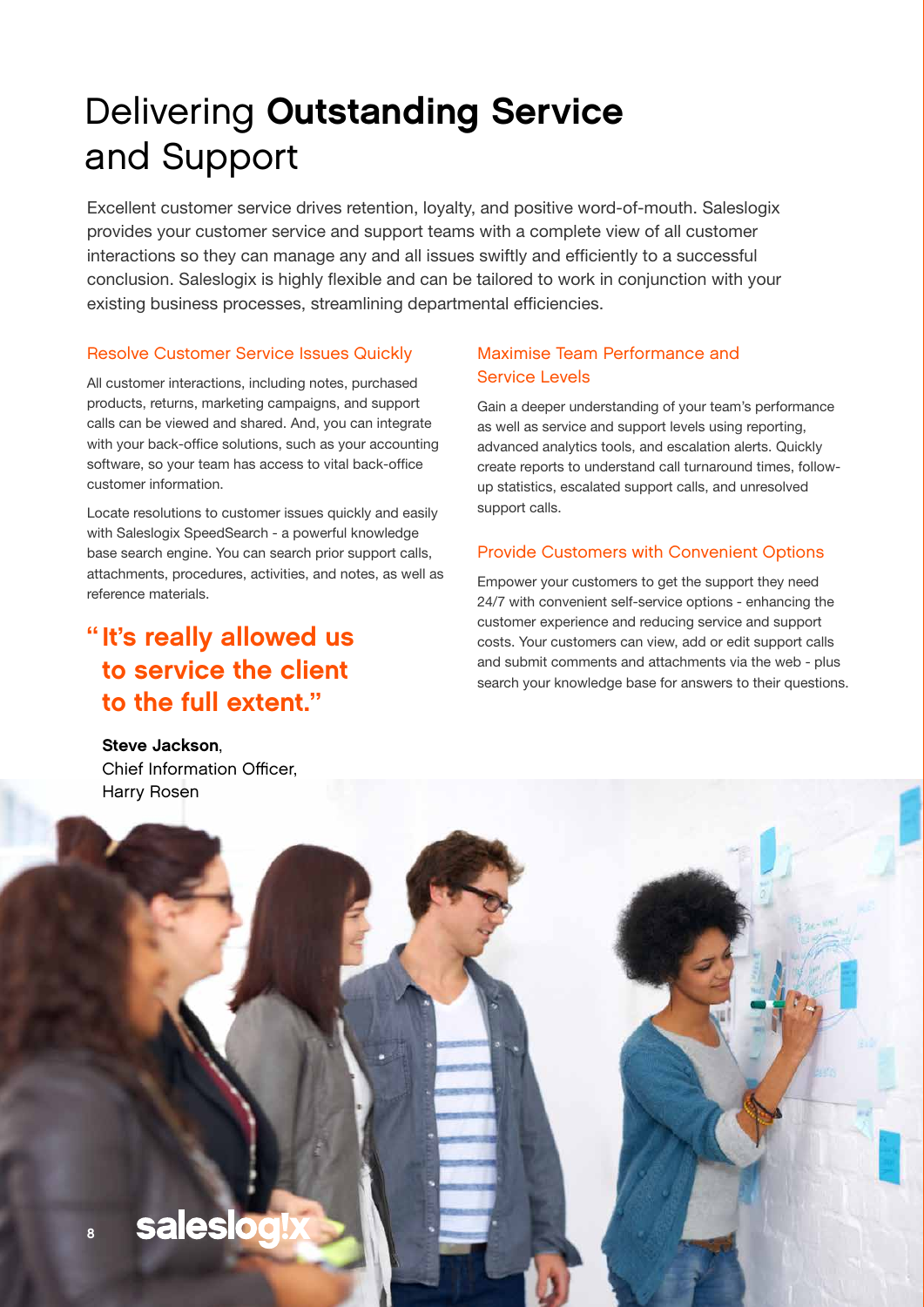# <span id="page-8-0"></span>Why choose Saleslogix

Over the course of the past **15 years**, Saleslogix has grown to have over **10,000 customers,** with **600,000 users worldwide.** Able to meet the needs of organisations in multiple industry sectors, our customers operate in every area from finance, health care, and construction to government and manufacturing.

Saleslogix combines ease of use and functional depth with customisation across connected, disconnected and mobile users. There are almost as many reasons to choose Saleslogix as there are customers, but here are just some of the top reasons for choosing this acknowledged industry leading CRM solution.

#### Access your vital information anytime, anywhere:

Whether you are in the office or on the road, via supported mobile devices, including iPad®, iPhone®, Android™ and Blackberry®.

#### Multiple deployment options to your IT strategy:

Whether in the cloud, on-premise or as a hybrid solution, your data is always secure, accessible and under your control.

### Flexible license and payment options to suit your financial needs:

Buy, finance, or subscribe, the choice is yours.

#### Reporting and analytics tools to gain insight from your information:

Providing clear, accurate data to empower decision making at all levels of your organisation.

### Advanced customisation capabilities to support the unique way you do business:

Personalise, configure, and customise the application to make it yours.

### Exceptional usability to enhance the productivity of your users:

Easy to learn and easy to use interface, so your team will be up and running - and productive - quickly.

### Powerful integration capabilities for a real 360° view of your customers:

Integrate with business management systems, desktop productivity tools, web services, and social media.

### A global partner, developer, and customer ecosystem to support your CRM success;

A global network of Business Partners, developers and user communities - offers support and specialised expertise to support the way you do business.

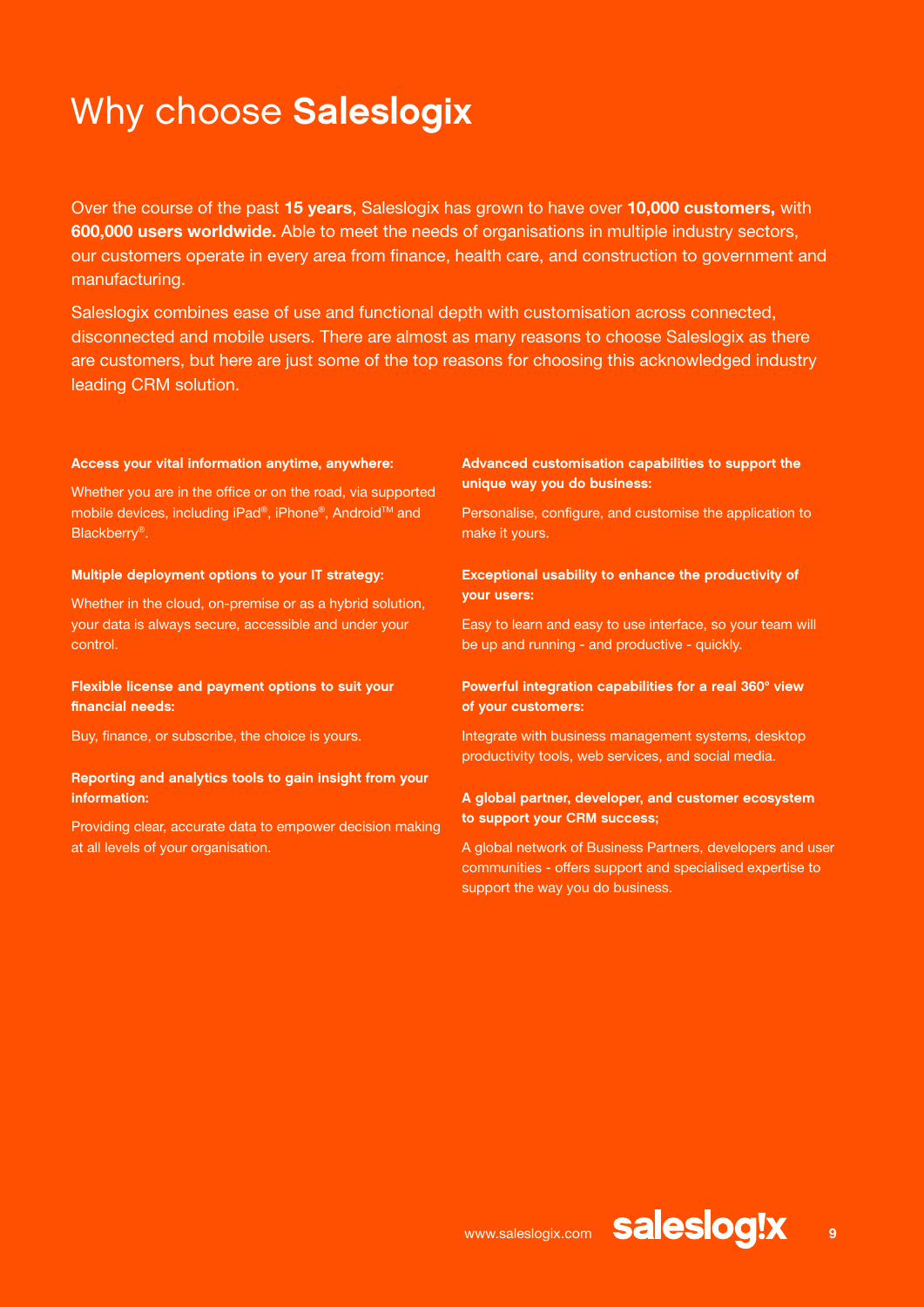The product is just going to blow our productivity " completely out of the water. I don't think the MPLC is going to know what to do with itself and we'll probably go to half days."

Julian Eftekar, CTO. Motion Picture Licensing Corporation

"It allows us to analyse data that before was very, very difficult to get hold of. We've now got that at a flick of a switch and we can share it easily amongst the organisation."

Charles Brown, Senior Consultant. Lloyds TSB Commercial Finance

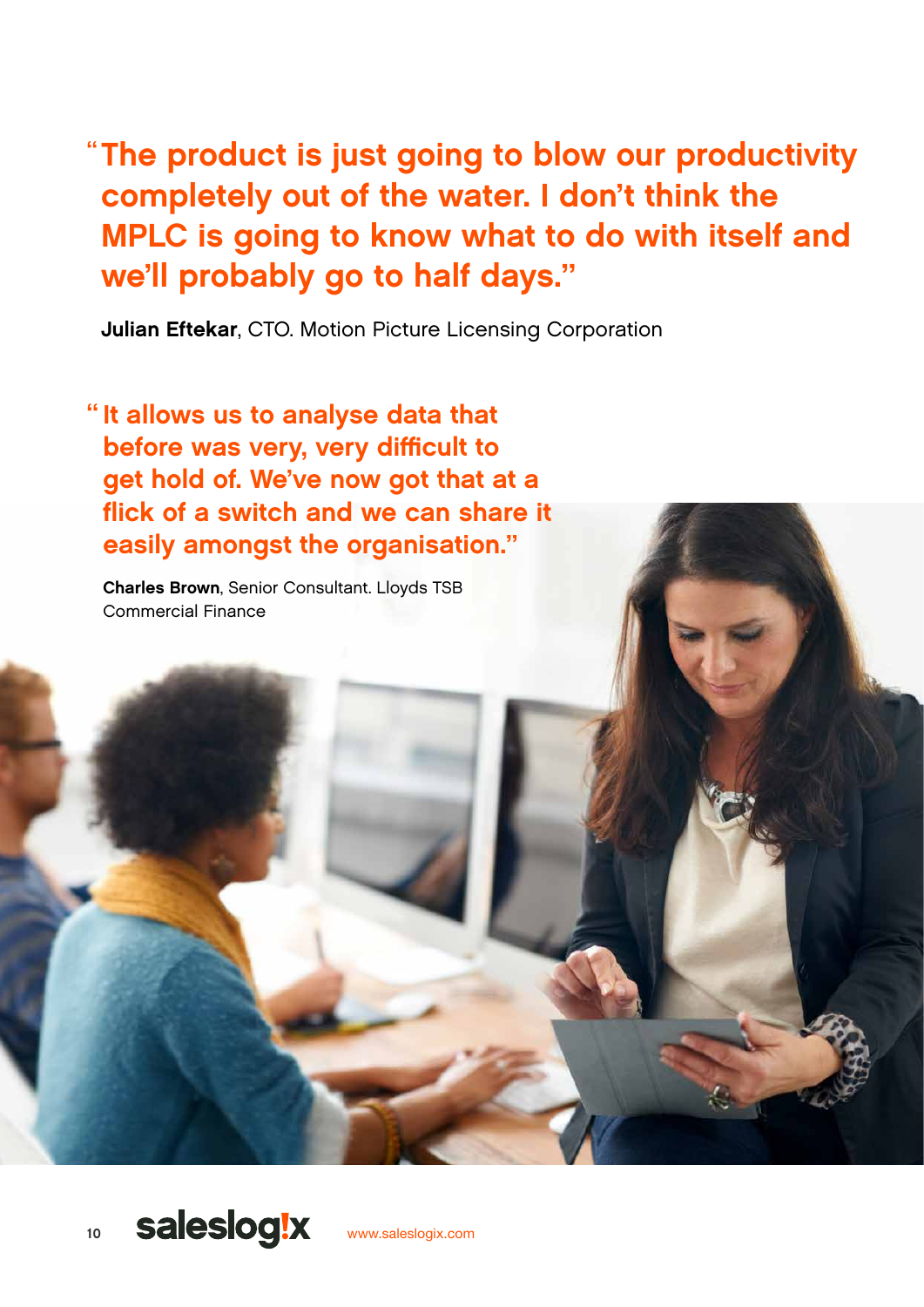# <span id="page-10-0"></span>Swiftpage - the right choice

Since Swiftpage was founded in 2001 it has grown from strength to strength, now with millions of end users worldwide.

Swiftpage offers digital marketing and CRM solutions to help companies attract prospects, and convert them into long-term customers. Our products are designed to help emerging businesses and established enterprises convert and retain customers and grow their businesses.

Swiftpage works in collaboration with over 1,000 certified business partners to deliver successful digital marketing and CRM projects across the world. You will get local, onthe-ground support wherever your organisation is based.